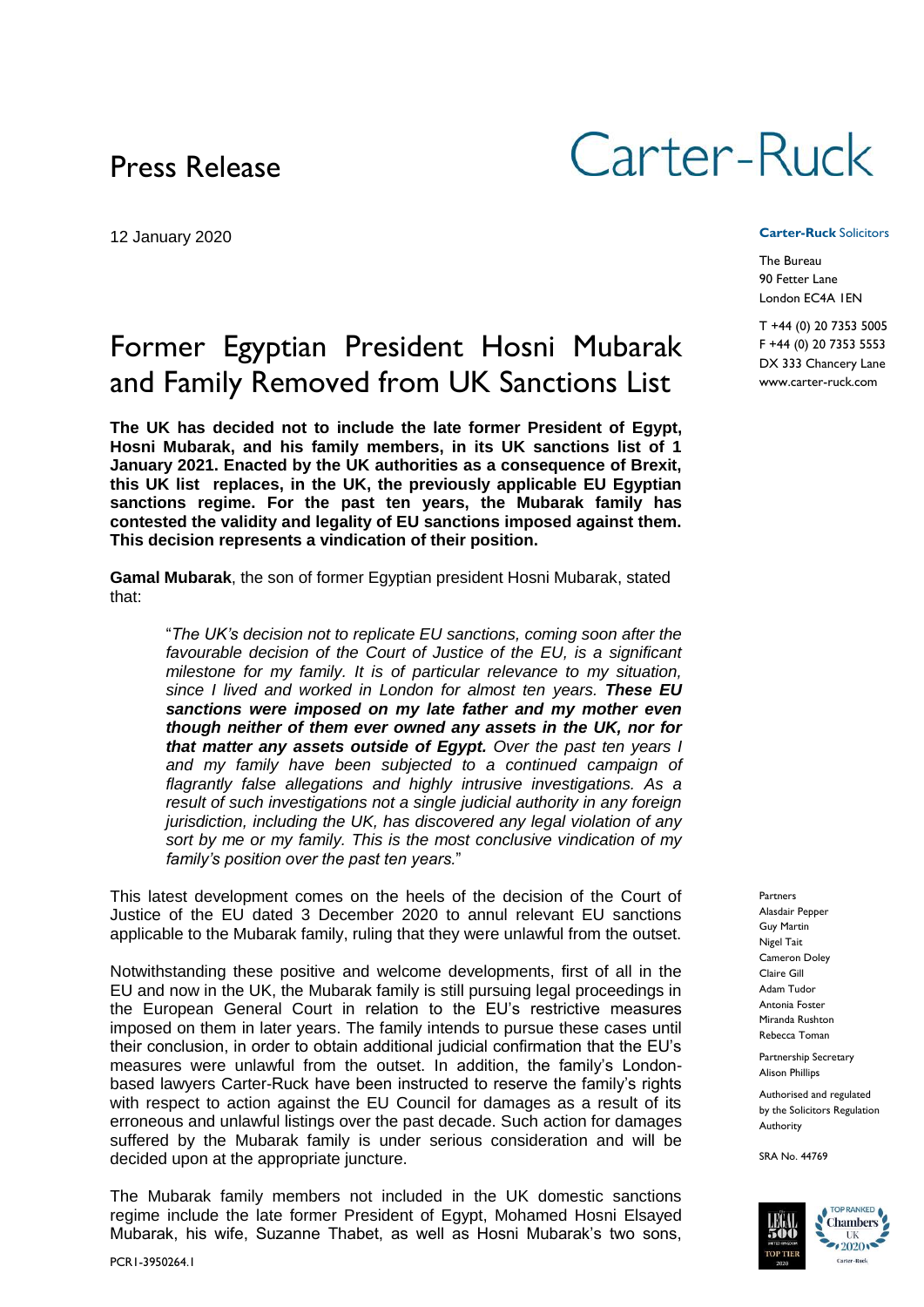Alaa and Gamal Mubarak, and their wives, Heddy Rassekh and Khadiga El Gammal.

In its ruling on 3 December 2020 the CJEU reaffirmed the fundamental principle that:

"*in a review of restrictive measures, the Courts of the European Union must ensure the review, in principle a full review, of the lawfulness of all Union acts in the light of the fundamental rights forming an integral part of the EU legal order, which include, in particular, observance of the rights of the defence and the right to effective judicial protection*" (§32)

It held that:

"*the mere reference by the Council to letters and a memorandum from the Egyptian authorities, in which those authorities set out the manner in which the applicants' fundamental rights had been observed and gave assurances in that regard ... cannot suffice*" (§44)

The Mubarak family was represented in these appeals by the former Independent Reviewer of Terrorism Legislation Lord Anderson of Ipswich KBE QC, as well as by Brian Kennelly QC and Jason Pobjoy of Blackstone Chambers, who also represent the family in their EU General Court proceedings, and by Guy Martin of London based solicitors Carter-Ruck.

Carter-Ruck's International Law department, led by partner Guy Martin, with senior associates Charles Enderby Smith and François Holmey, has been advising the Mubarak family in relation to the EU and UK sanctions measures since 2013. Guy Martin said:

*"The UK's decision provides yet further vindication for the position the Mubarak family members have asserted throughout: that the sanctions imposed against them have been unlawful. The family has also consistently maintained that the EU Council was under a legal obligation to verify that the underlying proceedings relied upon to impose sanctions respected their fundamental rights; a principle clearly established by the European Courts and now reaffirmed in this case by the CJEU. The EU Council has consistently failed to abide by this legal obligation. The UK's decision and the CJEU judgment fully vindicate the family's position in that regard".* 

**All enquiries should be directed to Guy Martin or Charles Enderby Smith on + 44 20 7353 5005 and at** [guy.martin@carter-ruck.com](mailto:guy.martin@carter-ruck.com)